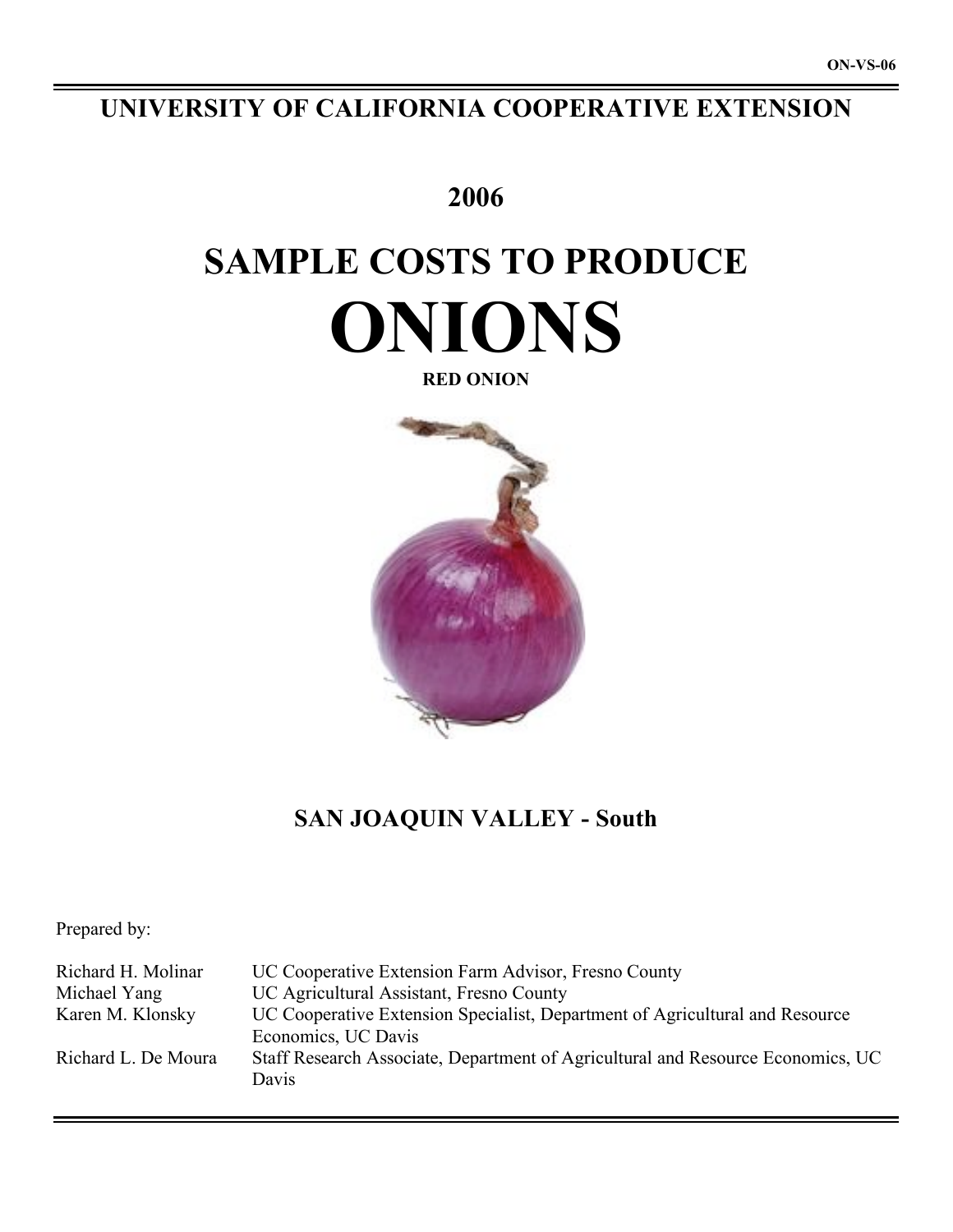# **UNIVERSITY OF CALIFORNIA COOPERATIVE EXTENSION**

# **SAMPLE COSTS TO PRODUCE ONIONS San Joaquin Valley - South 2006**

### **STUDY CONTENTS**

| Table 5. WHOLE FARM ANNUAL EQUIPMENT, INVESTMENT and OVERHEAD COSTS.  12 |  |
|--------------------------------------------------------------------------|--|
|                                                                          |  |
|                                                                          |  |
|                                                                          |  |

#### **INTRODUCTION**

Sample costs to produce onions in the San Joaquin Valley are shown in this study. The study is intended as a guide only, and can be used to make production decisions, determine potential returns, prepare budgets and evaluate production loans. The practices described are based on production operations considered typical for this crop and region, but will not apply to every farm. Sample costs for labor, materials, equipment and custom services are based on current figures. "Your Costs" columns in Tables 1 and 2 are provided for entering your farm costs.

The hypothetical farm operations, production practices, overhead, and calculations are described under the assumptions. For additional information or an explanation of the calculations used in the study call the Department of Agricultural and Resource Economics, University of California, Davis, California, (530) 752- 3589 or the local UC Cooperative Extension office.

Sample Cost of Production Studies for many commodities can be downloaded at http://coststudies.ucdavis.edu, requested through the Department of Agricultural and Resource Economics, UC Davis, (530) 752-4424 or obtained from the local county UC Cooperative Extension offices. Some archived studies are also available on the website.

The University of California does not discriminate in any of its policies, procedures or practices. The university is an affirmative action/equal opportunity employer.

**University of California and USDA, Risk Management Cooperating.**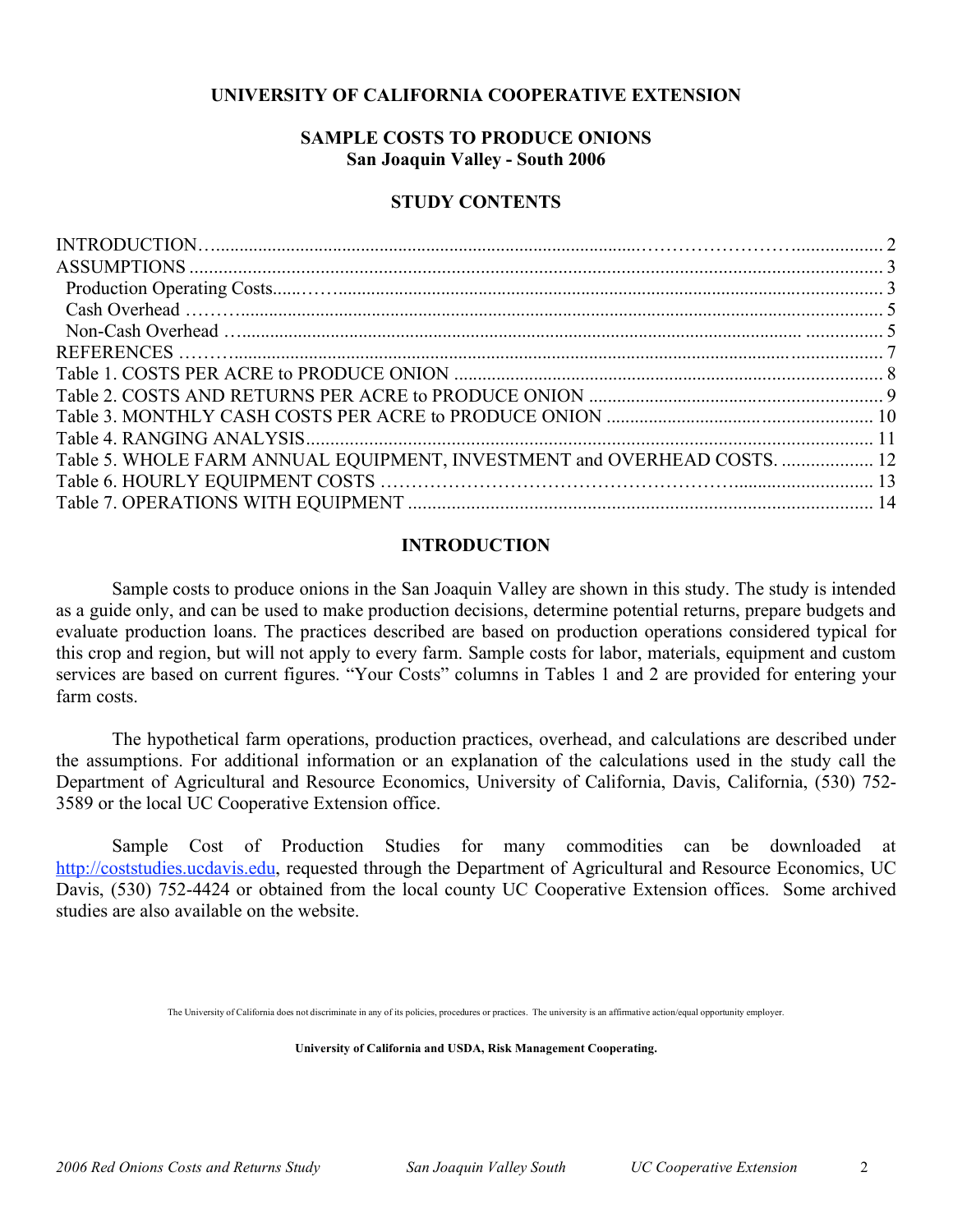## **ASSUMPTIONS**

The assumptions refer to Tables 1 to 6 and pertain to sample costs to produce onions in the San Joaquin Valley. The cultural practices described represent production operations and materials considered typical for a small farm in the region. Costs, materials, and practices in this study will not apply to all farms. Timing of and types of cultural practices will vary among growers within the region and from season to season due to variables such as weather, soil, and insect and disease pressure. **The use of trade names and cultural practices in this report does not constitute an endorsement or recommendation by the University of California nor is any criticism implied by omission of other similar products or cultural practices.**

Farm. This report is based on a 60 contiguous acre farm on rented land. In this study 20 acres are planted to red onions and the remaining acres to other vegetables.

# **Production Operating Costs**

**Land Preparation**. The grower rips the land one time, discs two times, rolls the ground and lists the beds in October. In a single operation after listing, the beds are shaped, and the drip tape laid. Besides the tractor driver, two people follow the shaper to handle the drip tape.

**Plant**. In this study, a specialty onion, Early Red Burger is planted. The onion transplants are planted in November, two lines (rows) per 38-inch bed at 4.5 inch in-row spacing or 73,000 plants per acre. Labor includes planting labor, a crew foreman, and two persons to deliver the plants throughout the day to the planting labor. Many growers will grow their own transplants, by planting onion seed in a nursery field in late August. For this study, the transplants are purchased.

**Irrigation**. Irrigation includes the water costs per irrigation and irrigation labor. The drip line is laid or buried in the center of the bed at bed shaping. After which, the laterals are laid and the drip line connected. Irrigation begins in November two to three days after planting. The field is irrigated twice a month from November through February and weekly in March and April, and during the early part of May. Water costs were provided from the growers pumping charges for the summer months and calculated per acre-inch. The crop uses 30 - 36 acres-inches per season. Assuming an efficiency application of 90%, 40 acre inches are applied. Rainfall is not taken into account in this study, but can affect the number of irrigations and irrigation water applied. Irrigation labor is calculated as 0.15 hours per acre per irrigation.

**Fertilization**. The crop is fertilized prior to planting by banding 15-15-15 in the bed at 500 pounds per acre. Another 500 pounds is banded in January at three to four leaf stage and at mid-season in March.

**Pest Management.** The pesticides and rates mentioned in this cost study are listed in *UC Integrated Pest Management, Onions.* For more information on other pesticides available, pest identification, monitoring, and management visit the above UC IPM website at www.ipm.ucdavis.edu or contact your local farm advisor or pest control adviser. Adjuvants are recommended for many pesticides for effective control, but are not included in this study. Pesticide costs in this study are take from a single dealer and shown as full retail.

*Weeds*. Dacthal herbicide is sprayed over the beds after planting.

*Insects.* Treatment usually not necessary. Thrips can be a problem and are treated with Spinosaid (Entrust or Success).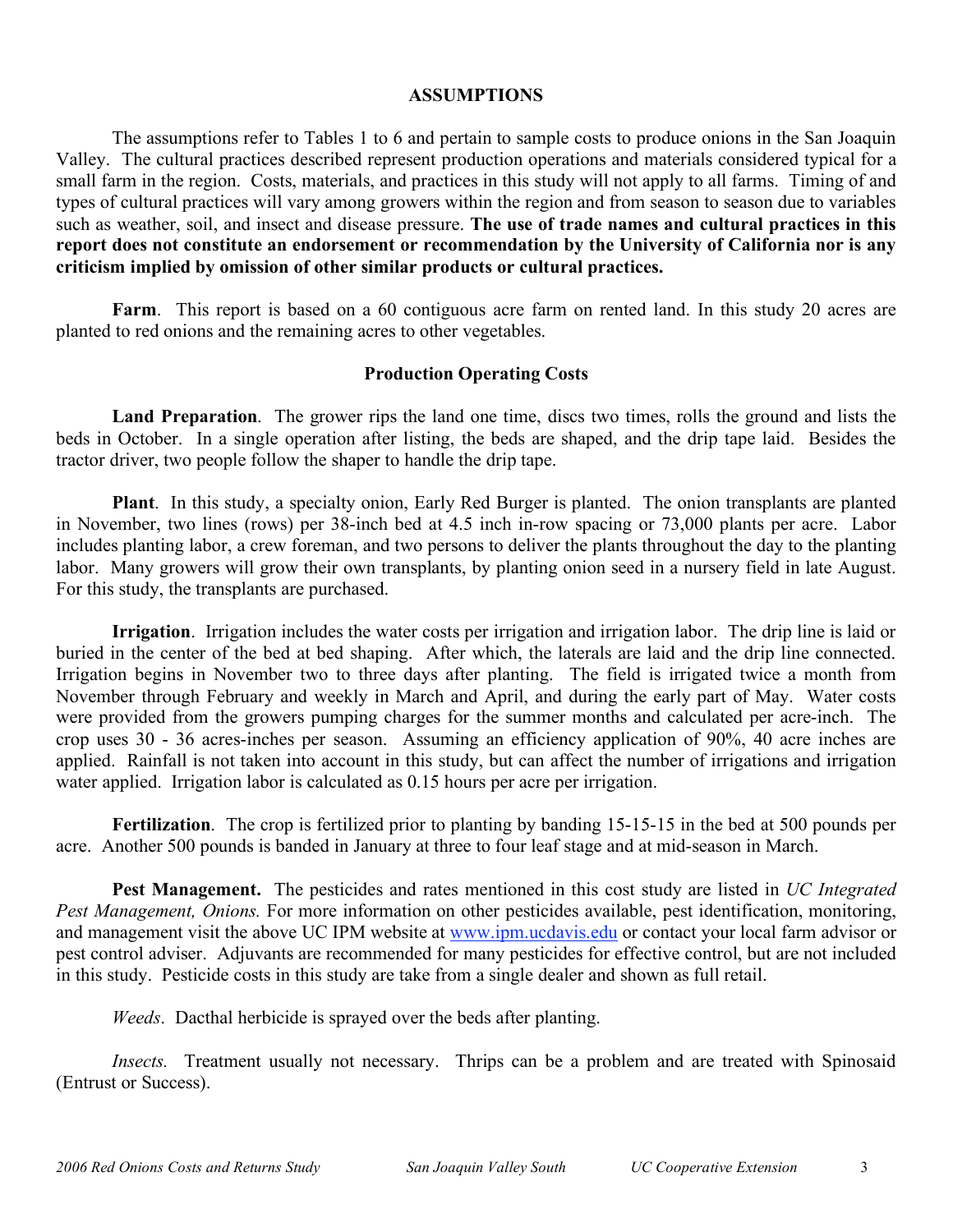*Diseases.* Ridomil Gold/Bravo fungicide is applied in January February, or March if disease pressure and rains are a problem for downy mildew control. The grower applies all sprays – in bad years there could be up to four or more applications. Pesticides in all applications are rotated to avoid resistance build-up.

**Pickup/ATV.** Costs for a 1/2-ton pickup are included in the study. The grower drives another 250 miles per acre for farming purposes. The miles driven is assumed and not taken from any specific data. Grower miles vary by farm size and location, and by crops grown.

**Harvest**. The crop is hand harvested in May beginning when 10% of the leaves are laying over. In some situations the grower may roll the plants to enhance maturity but this sometimes damages the bulbs. The bulb surface is exposed, so the furrows are listed to throw dirt over the bulbs to reduce sun damage. The onions are undercut and lifted with a rod weeder or onion blade and left to cure for about five days. The onions are put into burlap bags (approximately 40 lbs) and left in the field 5 to 8 days, after which they are graded and field packed. The grower has four self-contained packing units on trailers. The units move from bag to bag through the field and it takes the four units 4.0 hours (1.0 hour each) per acre to grade and pack. Each unit has one tractor driver, one stacker and six grader/packers. A tractor driver with a trailer hauls the boxes to the grower's packinghouse. The stacker for each unit is also the stacker for the trailer and in this study one-half of the total stacking labor cost is allocated to hauling.

*Yields*. Based on grower information, the crop yields average 650 to 800 forty-pound boxes per acre. The average yield used in this report is 650 or 13 tons to calculate a range of yields over various prices.

*Returns*. Returns of \$8.00 per 40 pound box are 70% of the calculated average of shipping point prices (USDA market report) for June 2005 and 2006. The returns are used in the Ranging Analysis Table to calculate a range of returns over various yields.

Labor. Labor rates of \$12.42 per hour for machine operators and \$9.32 for general labor includes payroll overhead of 38%. The basic hourly wages are \$9.00 for machine operators and \$6.75 for general labor. The overhead includes the employers' share of federal and California state payroll taxes, workers' compensation insurance for truck crops (code 0172), and a percentage for other possible benefits. Workers' compensation costs will vary among growers, but for this study the cost is based upon the average industry final rate as of January 5, 2005 (California Department of Insurance). Labor for operations involving machinery are 20% higher than the operation time given in Table 1 to account for the extra labor involved in equipment set up, moving, maintenance, work breaks, and field repair.

**Equipment Operating Costs.** Repair costs are based on purchase price, annual hours of use, total hours of life, and repair coefficients formulated by ASAE. Fuel and lubrication costs are also determined by ASAE equations based on maximum PTO horsepower, and fuel type. Prices for on-farm delivery of red dye diesel and gasoline are \$2.00 and \$2.55 per gallon, respectively. The cost includes a 2% local sales tax on diesel fuel, but does not include excise taxes. Gasoline costs include an 8% sales tax plus federal and state excise tax. Some federal and excise tax can be refunded for on-farm use when filing your income tax. The costs are based on 2005 American Automobile Association (AAA) and Department of Energy (DOE) monthly data. The fuel, lube, and repair cost per acre for each operation in Table 1 is determined by multiplying the total hourly operating cost in Table 6 for each piece of equipment used for the selected operation by the hours per acre. Tractor time is 10% higher than implement time for a given operation to account for setup, travel and down time.

**Interest on Operating Capital.** Interest on operating capital is based on cash operating costs and is calculated monthly until harvest at a nominal rate of 9.25% per year. A nominal interest rate is the typical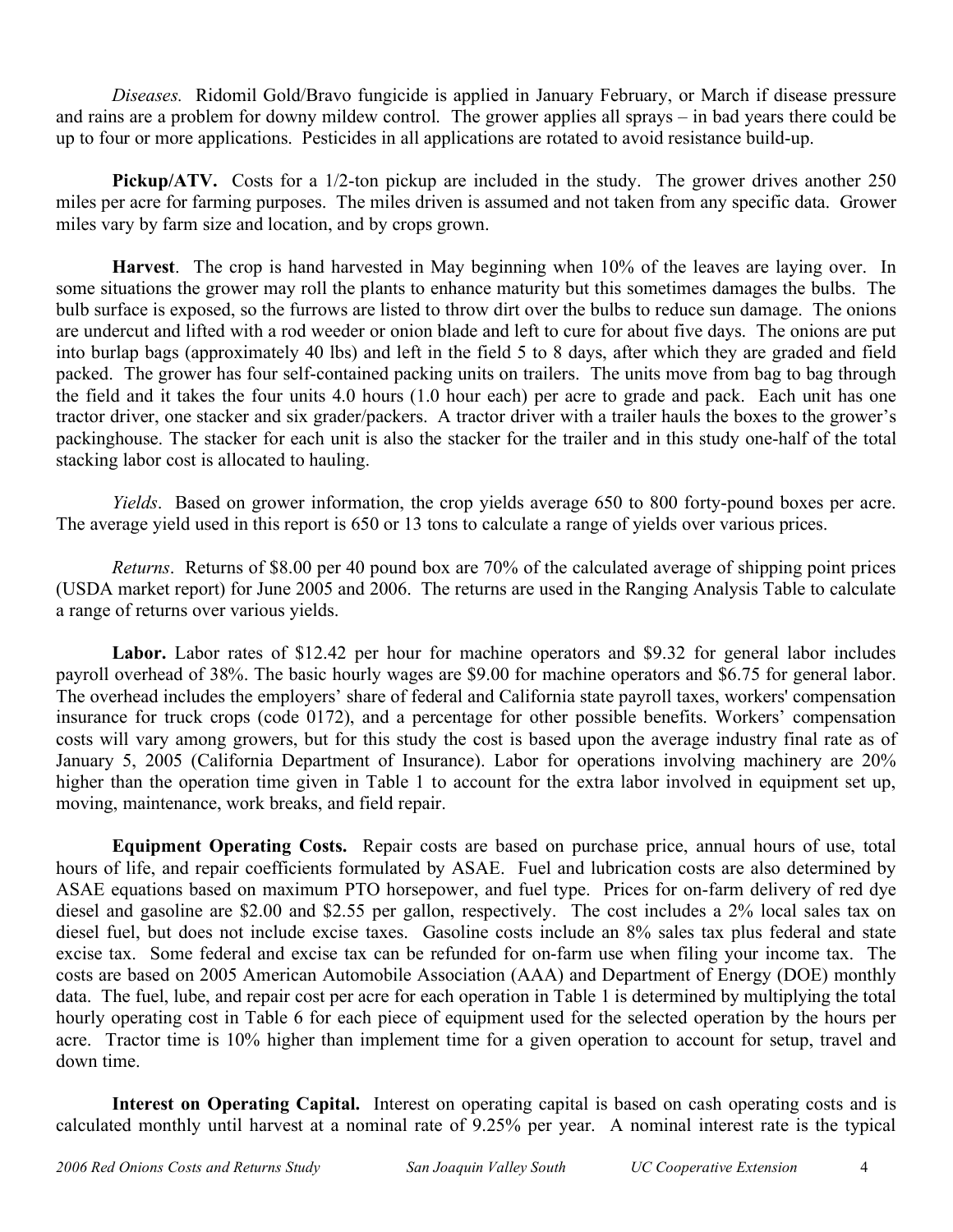market cost of borrowed funds. The interest rate is from a local agricultural lending agency and is the basic rate in effect as of January 2006. The interest cost of post harvest operations is discounted back to the last harvest month using a negative interest charge.

**Risk.** Production risks should not be minimized. While this study makes every effort to model a production system based on typical, real world practices, it cannot fully represent financial, agronomic and market risks, which affect the profitability and economic viability.

# **Cash Overhead**

Cash overhead consists of various cash expenses paid out during the year that are assigned to the whole farm and not to a particular operation. These costs include property taxes, interest on operating capital, office expense, liability and property insurance, and investment repairs.

**Property Taxes.** Counties charge a base property tax rate of 1% on the assessed value of the property. In some counties special assessment districts exist and charge additional taxes on property including equipment, buildings, and improvements. For this study, county taxes are calculated as 1% of the average value of the property. Average value equals new cost plus salvage value divided by 2 on a per acre basis.

**Insurance.** Insurance for farm investments varies depending on the assets included and the amount of coverage. Property insurance provides coverage for property loss and is charged at 0.70% of the average value of the assets over their useful life. Liability insurance covers accidents on the farm and costs \$529 for the entire farm.

**Office Expense.** Office and business expenses are estimated at \$30 per acre. These expenses include office supplies, telephones, bookkeeping, accounting, and legal fees. The cost is a general estimate and not based on any actual data.

**Land Rent**. The 60 acres are rented for cash at \$300 per acre. The rented land includes the irrigation system that is maintained by the landlord. Land rents range from \$250 to \$350 per acre.

**Investment Repairs.** Annual maintenance except land is calculated as two percent of the purchase price.

# **Non-Cash Overhead**

Non-cash overhead is calculated as the capital recovery cost for equipment and other farm investments.

**Capital Recovery Costs.** Capital recovery cost is the annual depreciation and interest costs for a capital investment. It is the amount of money required each year to recover the difference between the purchase price and salvage value (unrecovered capital). It is equivalent to the annual payment on a loan for the investment with the down payment equal to the discounted salvage value. This is a more complex method of calculating ownership costs than straight-line depreciation and opportunity costs, but more accurately represents the annual costs of ownership because it takes the time value of money into account (Boehlje and Eidman). The formula for the calculation of the annual capital recovery costs is ((Purchase Price – Salvage Value) x Capital Recovery Factor) + (Salvage Value x Interest Rate).

*Salvage Value.* Salvage value is an estimate of the remaining value of an investment at the end of its useful life. For farm machinery (tractors and implements) the remaining value is a percentage of the new cost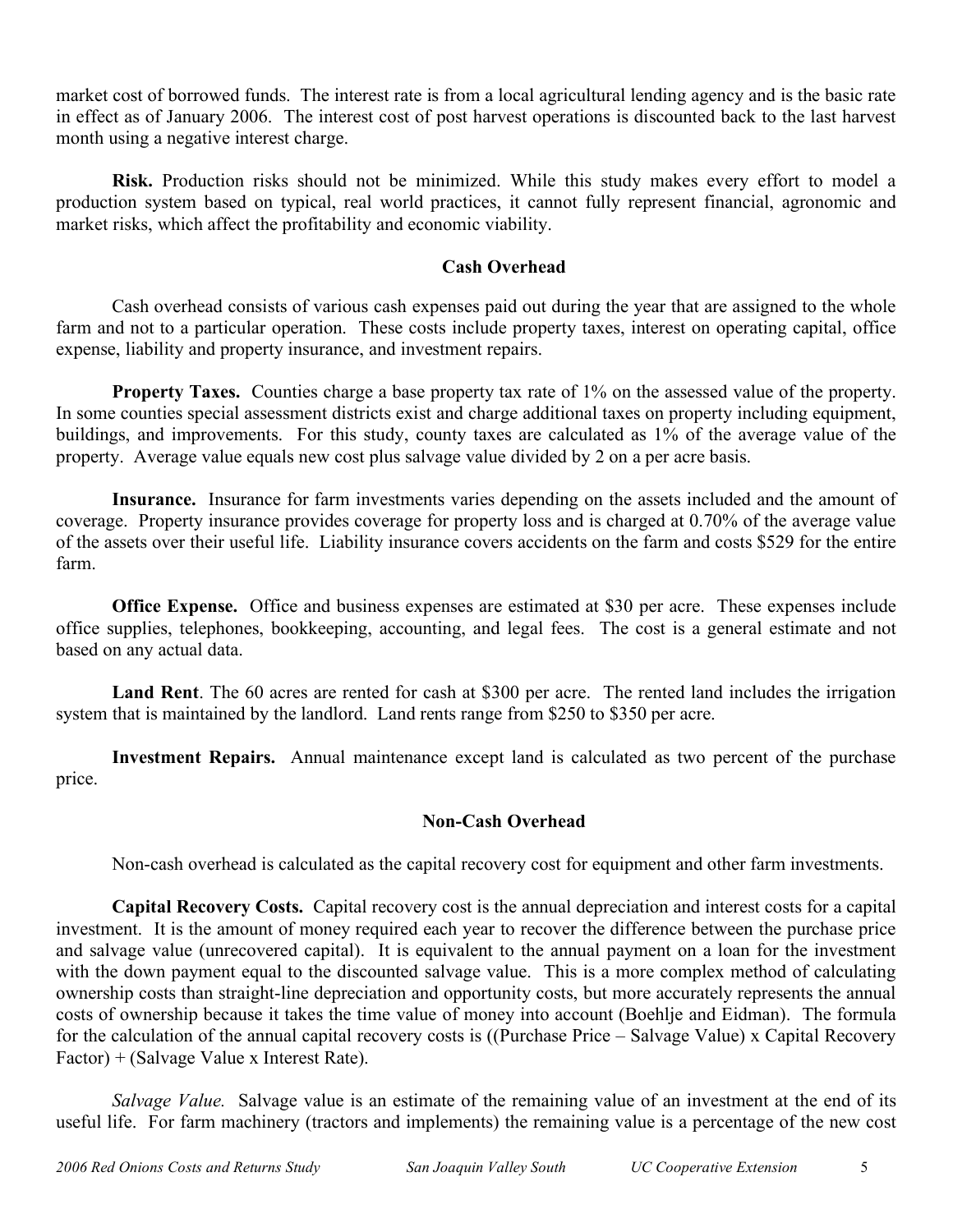by the American Society of Agricultural Engineers (ASAE) based on equipment type and years of life. The life in years is estimated by dividing the wear out life, as given by ASAE by the annual hours of use in this operation. For other investments including irrigation systems, buildings, and miscellaneous equipment, the value at the end of its useful life is zero. The salvage value for land is the purchase price because land does not depreciate. The purchase price and salvage value for equipment and investments are shown in the tables.

*Capital Recovery Factor.* Capital recovery factor is the amortization factor or annual payment whose present value at compound interest is 1. The amortization factor is a table value that corresponds to the interest rate used and the life of the machine.

*Interest Rate*. The interest rate of 6.25% used to calculate capital recovery cost is the effective long term interest rate in January 2006. The interest rate is provided by a local farm lending agency and will vary according to risk and amount of loan.

**Tools.** This includes shop tools, hand tools, and miscellaneous field tools. The tools are an estimated value and not taken from any specific data.

**Irrigation/Laterals.** The landlord maintains the irrigation system. The grower purchases drip tape for the beds annually and owns the lateral lines that connect to the drip tape. The filed is broken into sections with drip irrigation runs of no more than 300 feet long.

**Equipment.** Farm equipment is purchased new or used, but the study shows the current purchase price for new equipment. The new purchase price is adjusted to 60% to indicate a mix of new and used equipment. Annual ownership costs for equipment and other investments are shown in the Whole Farm Annual Equipment, Investment, and Business Overhead Costs table. Equipment costs are composed of three parts: non-cash overhead, cash overhead, and operating costs. Both of the overhead factors have been discussed in previous sections. The operating costs consist of repairs, fuel, and lubrication and are discussed under operating costs.

**Table Values.** Due to rounding, the totals may be slightly different from the sum of the components.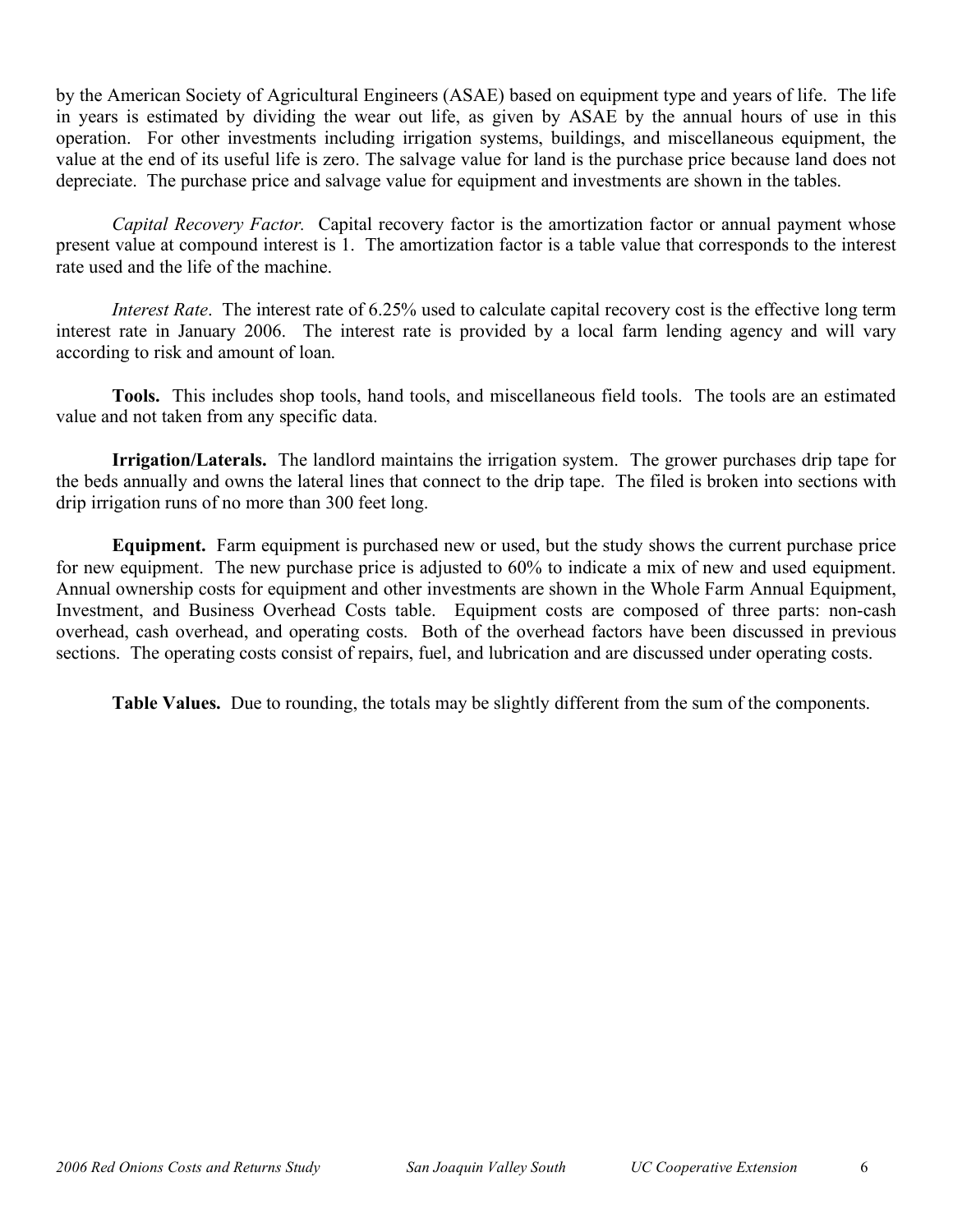## **REFERENCES**

- American Society of Agricultural Engineers. 1994. *American Society of Agricultural Engineers Standards Yearbook*. Russell H. Hahn and Evelyn E. Rosentreter (ed.) St. Joseph, Missouri. 41st edition.
- Barker, Doug. April 22, 2005. *California Workers' Compensation Rating Data for Selected Agricultural Classifications as of January 1, 2004 (Updated).* California Department of Insurance, Rate Regulation Branch.
- Boehlje, Michael D., and Vernon R. Eidman. 1984. *Farm Management*. John Wiley and Sons. New York, New York
- California State Automobile Association. 2006. *Gas Price Survey 2005.* AAA Public Affairs, San Francisco,
- California State Board of equalization. *Fuel Tax Division Tax Rates.* Internet accessed January 2006. http://www.boe.ca.gov/sptaxprog/spftdrates.htm
- Energy Information Administration. 2005. *Weekly Retail on Highway Diesel Prices.* Internet accessed January 2006. http://tonto.eix.doe.gov/oog/info/wohdp
- USDA, NASS, California Field Office. 2006. *2005 California Almond Acreage Report.* Almond Board of California. http://www.almondboard.com/
- Voss, Ronald E. and Keith S. Mayberry. 1999. *Fresh-Market Bulb Onion Production in California*. University of California, Division of Agriculture and Natural Resources. Davis, CA. Publication 7242.

For information concerning University of California publications contact UC DANR Communications Services (1-800-994- 8849), online at http://anrcatalog.ucdavis.edu or your local county Cooperative Extension office.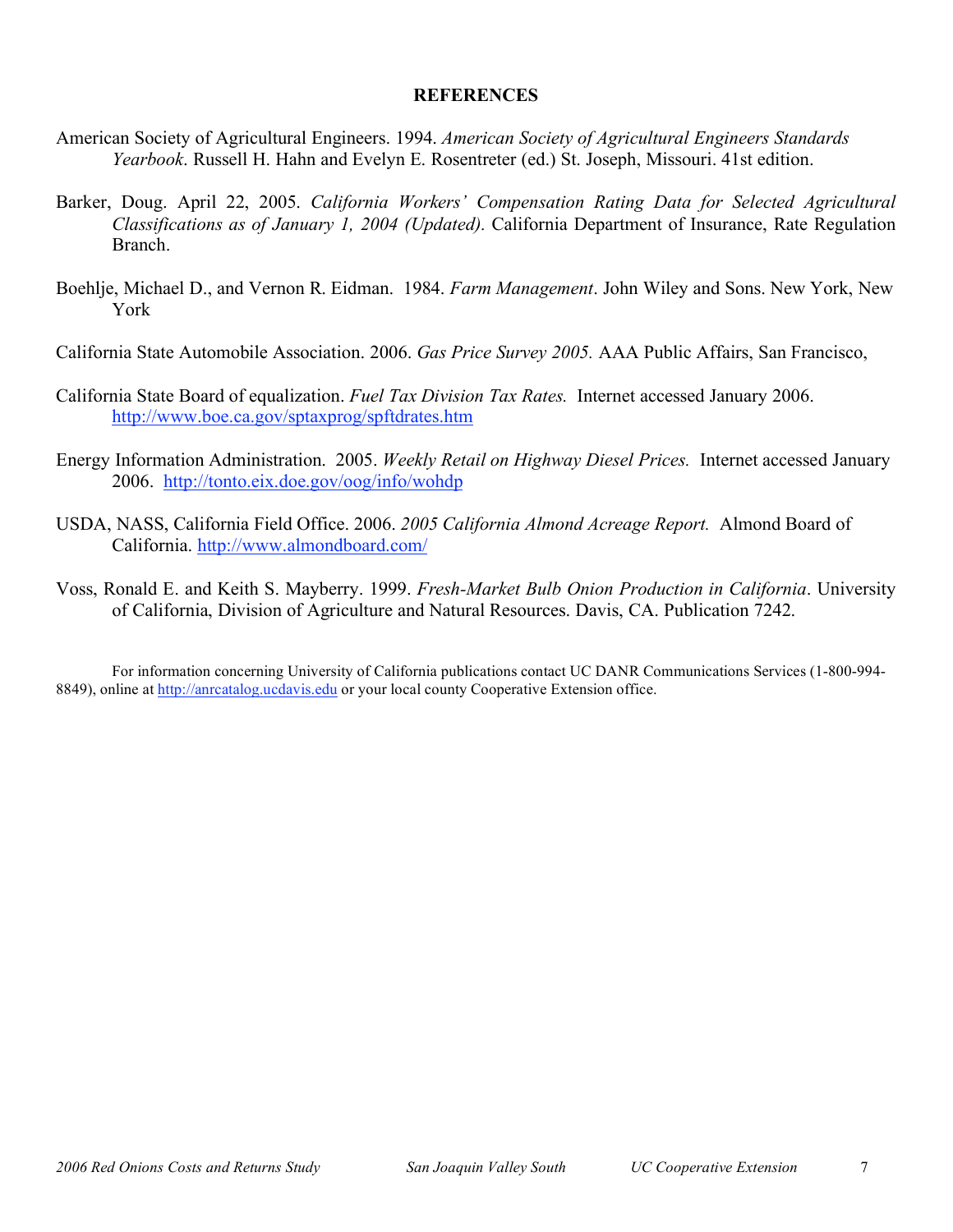#### UC COOPERATIVE EXTENSION **Table 1. COST PER ACRE TO PRODUCE ONION** SAN JOAQUIN VALLEY 2006

|                                              | Operation Time |        | Cash and Labor Costs per Acre |                  |                  |                  |       |      |
|----------------------------------------------|----------------|--------|-------------------------------|------------------|------------------|------------------|-------|------|
|                                              | Machine        | Labor  | Labor                         | Fuel, Lube       | Material         | Custom/          | Total | Your |
| Operation                                    | (Hrs/A)        | Hrs/A) | Cost                          | & Repairs        | Cost             | Rent             | Cost  | Cost |
| Cultural:                                    |                |        |                               |                  |                  |                  |       |      |
| Land Prep: Rip                               | 0.32           |        | 5                             | 10               | $\mathbf{0}$     | $\boldsymbol{0}$ | 15    |      |
| Land Prep: Disk 2X                           | 0.28           |        | 4                             | 9                | $\mathbf{0}$     | $\overline{0}$   | 13    |      |
| Land Prep: List Beds                         | 0.11           |        | $\overline{2}$                | $\mathbf{1}$     | $\theta$         | $\theta$         | 3     |      |
| Fertilize: Band (15-15-15)                   | 0.39           |        | 6                             | $\overline{4}$   | 326              | $\mathbf{0}$     | 335   |      |
| Land Prep: Shape Beds/Lay Tape               | 2.50           | 5.00   | 84                            | 29               | 165              | $\theta$         | 278   |      |
| Irrigation: Trench for laterals/Connect drip | 0.20           | 3.50   | 36                            | $\mathbf{1}$     | $\boldsymbol{0}$ | $\mathbf{0}$     | 37    |      |
| Plant: Transplant                            | 0.00           | 12.00  | 112                           | $\theta$         | 365              | 220              | 697   |      |
| Weed: (Dacthal)                              | 0.28           |        | $\overline{4}$                | $\overline{2}$   | 132              | $\theta$         | 138   |      |
| Irrigate                                     | 0.00           | 2.70   | 25                            | $\boldsymbol{0}$ | 193              | $\mathbf{0}$     | 218   |      |
| Disease: Downy Mildew (Ridomil)              | 0.18           |        | 3                             | $\overline{2}$   | 50               | $\mathbf{0}$     | 55    |      |
| Pickup: Business Use                         | 2.50           |        | 37                            | 36               | $\boldsymbol{0}$ | $\boldsymbol{0}$ | 73    |      |
| TOTAL CULTURAL COSTS                         | 6.76           | 23.20  | 317                           | 94               | 1,231            | 220              | 1,862 |      |
| Harvest:                                     |                |        |                               |                  |                  |                  |       |      |
| Harvest: List Furrows (cover onions)         | 0.50           |        | $\tau$                        | 6                | $\mathbf{0}$     | $\boldsymbol{0}$ | 13    |      |
| Harvest: Undercut Plants                     | 1.00           |        | 15                            | 5                | $\mathbf{0}$     | $\mathbf{0}$     | 20    |      |
| Harvest: Sack/Bag                            | 0.00           |        | $\boldsymbol{0}$              | $\boldsymbol{0}$ | 325              | 325              | 650   |      |
| Harvest: Grade & Pack                        | 4.00           | 26.00  | 302                           | 23               | 715              | $\boldsymbol{0}$ | 1,040 |      |
| Load & Haul                                  | 4.00           | 2.00   | 78                            | 45               | $\boldsymbol{0}$ | $\boldsymbol{0}$ | 123   |      |
| TOTAL HARVEST COSTS                          | 9.50           | 28.00  | 403                           | 79               | 1,040            | 325              | 1,846 |      |
| Interest on operating capital $(a)$ 9.25%    |                |        |                               |                  |                  |                  | 105   |      |
| TOTAL OPERATING COSTS/ACRE                   | 16.26          | 51.20  | 719                           | 173              | 2,271            | 545              | 3,813 |      |
| <b>CASH OVERHEAD:</b>                        |                |        |                               |                  |                  |                  |       |      |
| Land Rent                                    |                |        |                               |                  |                  |                  | 300   |      |
| Office                                       |                |        |                               |                  |                  |                  | 30    |      |
| Liability Insurance                          |                |        |                               |                  |                  |                  | 9     |      |
| Property Taxes                               |                |        |                               |                  |                  |                  | 8     |      |
| Property Insurance                           |                |        |                               |                  |                  |                  | 5     |      |
| <b>Investment Repairs</b>                    |                |        |                               |                  |                  |                  | 3     |      |
| TOTAL CASH OVERHEAD COSTS                    |                |        |                               |                  |                  |                  | 354   |      |
| TOTAL CASH COSTS/ACRE                        |                |        |                               |                  |                  |                  | 4,167 |      |
| Non-Cash Overhead (Capital Recovery)         |                |        | Per Producing                 |                  | Annual Cost      |                  |       |      |
|                                              |                |        | Acre                          |                  | Capital Recovery |                  |       |      |
| Miscellaneous Field/Shop Tools               |                |        | 100                           |                  | 24               |                  | 24    |      |
| <b>Irrigation Laterals</b>                   |                |        | 39                            |                  | 15               |                  | 15    |      |
| Equipment                                    |                |        | 1,179                         |                  | 120              |                  | 120   |      |
| TOTAL NON-CASH OVERHEAD COSTS                |                |        | 1,318                         |                  | 159              |                  | 159   |      |
| <b>TOTAL COSTS/ACRE</b>                      |                |        |                               |                  |                  |                  | 4,326 |      |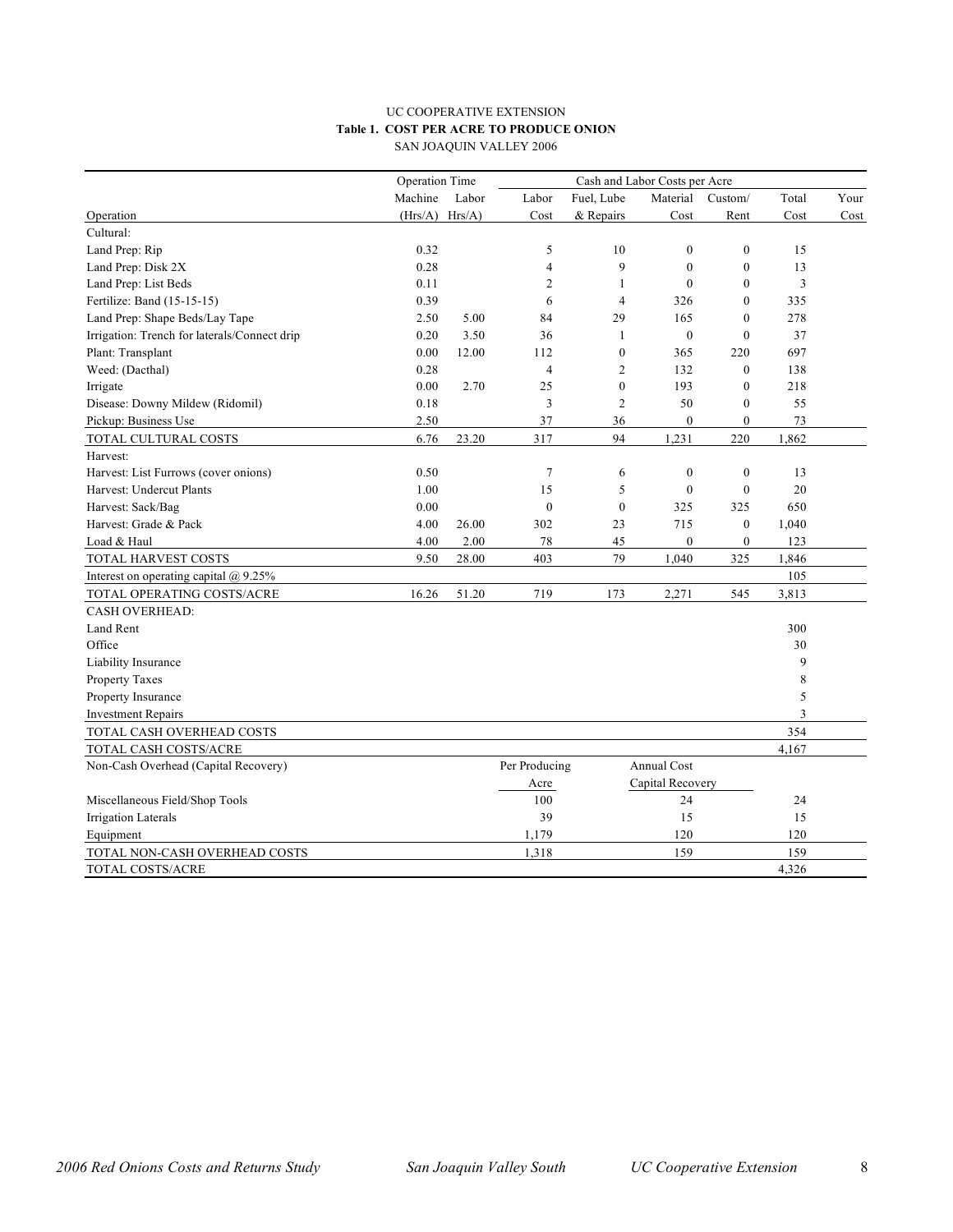#### UC COOPERATIVE EXTENSION **Table 2. COSTS AND RETURNS PER ACRE TO PRODUCE ONION** SAN JOAQUIN VALLEY - 2006

|                                            | Quantity/ |           | Price or  | Value or       | Your |
|--------------------------------------------|-----------|-----------|-----------|----------------|------|
|                                            | Acre      | Unit      | Cost/Unit | Cost/Acre      | Cost |
| <b>GROSS RETURNS</b>                       |           |           |           |                |      |
| Red Onion                                  | 650       | box       | 8.00      | 5,200          |      |
| OPERATING COSTS                            |           |           |           |                |      |
| Fertilizer:                                |           |           |           |                |      |
| $15 - 15 - 15$                             | 1,500.00  | <b>lb</b> | 0.22      | 326            |      |
| <b>Irrigation:</b>                         |           |           |           |                |      |
| DripTape 5 mil                             | 13,755.00 | foot      | 0.01      | 165            |      |
| Water Pumped                               | 40.00     | acin      | 4.83      | 193            |      |
| Seed:                                      |           |           |           |                |      |
| Onion Transplants                          | 73.00     | thou      | 5.00      | 365            |      |
| Custom:                                    |           |           |           |                |      |
| Transplant Onion Labor                     | 13,750.00 | foot      | 0.02      | 220            |      |
| Bagging Labor (harvest)                    | 650.00    | each      | 0.50      | 325            |      |
| Herbicide:                                 |           |           |           |                |      |
| Dacthal W-75                               | 7.00      | <b>lb</b> | 18.85     | 132            |      |
| Fungicide:                                 |           |           |           |                |      |
| Ridomil Gold Bravo                         | 2.00      | lb        | 25.06     | 32             |      |
| Carton:                                    |           |           |           |                |      |
| Onion Bags (harvest)                       | 650.00    | each      | 0.50      | 325            |      |
| Boxes 40 lb                                | 650.00    | each      | 1.10      | 715            |      |
| Labor (machine)                            | 19.51     | hrs       | 12.42     | 242            |      |
| Labor (non-machine)                        | 51.20     | hrs       | 9.32      | 477            |      |
| Fuel - Gas                                 | 10.41     | gal       | 2.55      | 27             |      |
| Fuel - Diesel                              | 47.54     | gal       | 2.00      | 95             |      |
| Lube                                       |           |           |           | 18             |      |
| Machinery repair                           |           |           |           | 33             |      |
| Interest on operating capital $@9.25\%$    |           |           |           | 105            |      |
| TOTAL OPERATING COSTS/ACRE                 |           |           |           | 3,813          |      |
| NET RETURNS ABOVE OPERATING COSTS          |           |           |           | 1,387          |      |
| CASH OVERHEAD COSTS:                       |           |           |           |                |      |
| Land Rent                                  |           |           |           | 300            |      |
| Office                                     |           |           |           | 30             |      |
| Liability Insurance                        |           |           |           | 9              |      |
| Property Taxes                             |           |           |           | 8              |      |
| Property Insurance                         |           |           |           | 5              |      |
| <b>Investment Repairs</b>                  |           |           |           | $\overline{3}$ |      |
| TOTAL CASH OVERHEAD COSTS/ACRE             |           |           |           | 354            |      |
| TOTAL CASH COSTS/ACRE                      |           |           |           | 4,167          |      |
| NON-CASH OVERHEAD COSTS (Capital Recovery) |           |           |           |                |      |
| Miscellaneous Field/Shop Tools             |           |           |           | 24             |      |
| <b>Irrigation Laterals</b>                 |           |           |           | 15             |      |
| Equipment                                  |           |           |           | 120            |      |
| TOTAL NON-CASH OVERHEAD COSTS/ACRE         |           |           |           | 159            |      |
| TOTAL COSTS/ACRE                           |           |           |           | 4,326          |      |
| NET RETURNS ABOVE TOTAL COSTS              |           |           |           | 874            |      |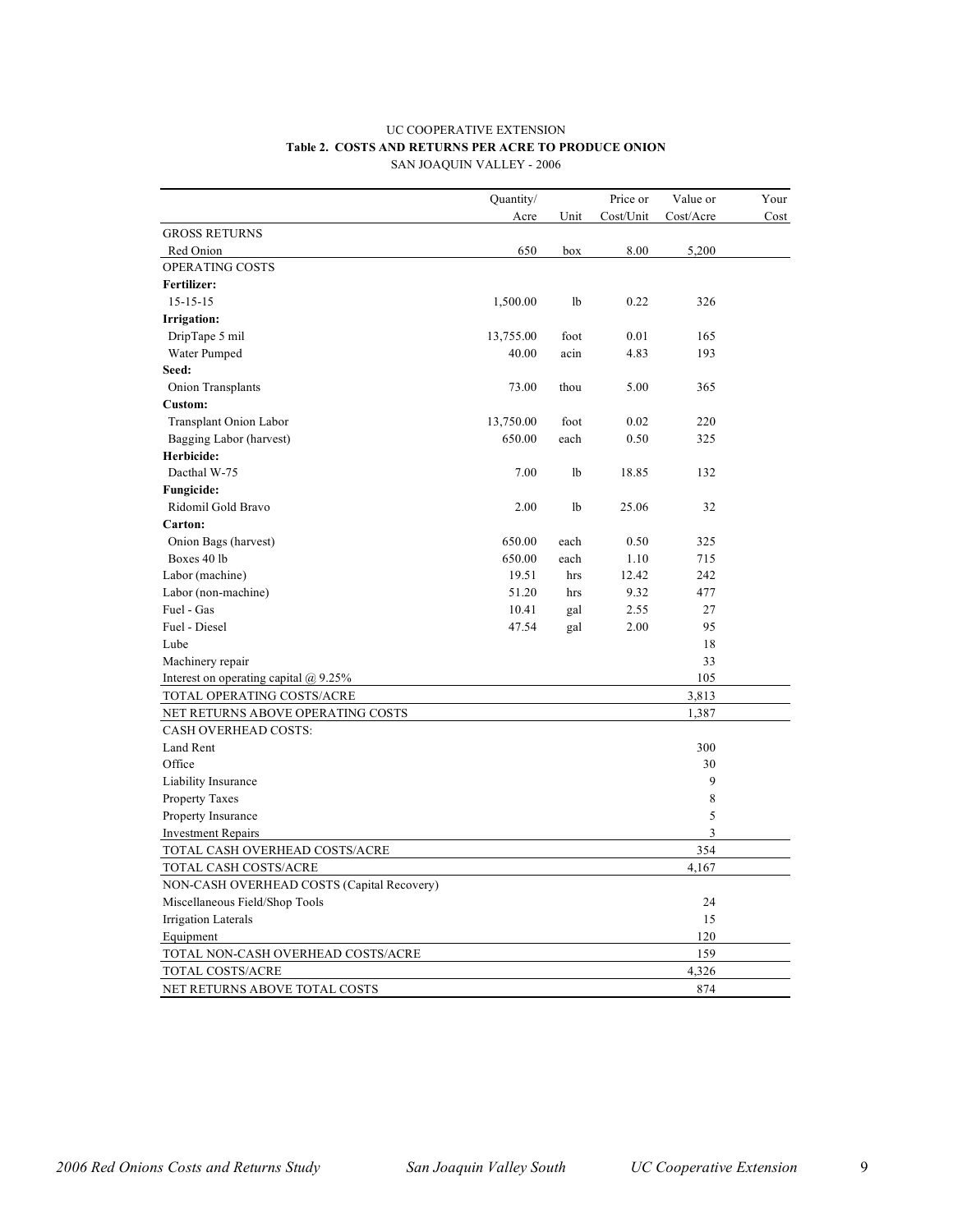#### UC COOPERATIVE EXTENSION **Table 3. MONTHLY CASH COSTS PER ACRE TO PRODUCE ONION** SAN JOAQUIN VALLEY - 2006

| Beginning OCT 05                          | OCT            | <b>NOV</b>       | <b>DEC</b>   | <b>JAN</b>       | <b>FEB</b>       | <b>MAR</b>       | <b>APR</b>     | MAY            | <b>JUN</b>       | <b>JUL</b>       | <b>AUG</b>     | <b>SEP</b>   | <b>TOTAL</b> |
|-------------------------------------------|----------------|------------------|--------------|------------------|------------------|------------------|----------------|----------------|------------------|------------------|----------------|--------------|--------------|
| Ending SEPT 06                            | 05             | 05               | 05           | 06               | 06               | 06               | 06             | 06             | 06               | 06               | 06             | 06           |              |
| Cultural:                                 |                |                  |              |                  |                  |                  |                |                |                  |                  |                |              |              |
| Land Prep: Rip                            | 15             |                  |              |                  |                  |                  |                |                |                  |                  |                |              | 15           |
| Land Prep: Disk 2X                        | 13             |                  |              |                  |                  |                  |                |                |                  |                  |                |              | 13           |
| Land Prep: List Beds                      | 3              |                  |              |                  |                  |                  |                |                |                  |                  |                |              | 3            |
| Fertilize: Band (15-15-15)                | 112            |                  |              | 112              |                  | 112              |                |                |                  |                  |                |              | 335          |
| Land Prep: Shape Beds/Lay Tape            | 278            |                  |              |                  |                  |                  |                |                |                  |                  |                |              | 278          |
| Trench for laterals/Connect drip          | 37             |                  |              |                  |                  |                  |                |                |                  |                  |                |              | 37           |
| Plant: Transplant                         |                | 697              |              |                  |                  |                  |                |                |                  |                  |                |              | 697          |
| Weed: (Dacthal)                           |                | 138              |              |                  |                  |                  |                |                |                  |                  |                |              | 138          |
| Irrigate                                  |                | 22               | 22           | 22               | 22               | 52               | 52             | 26             |                  |                  |                |              | 218          |
| Disease: Downy Mildew (Ridomil)           |                |                  |              | 55               |                  |                  |                |                |                  |                  |                |              | 55           |
| Pickup: Business Use                      | 9              | 9                | 9            | 9                | 9                | 9                | 9              | 9              |                  |                  |                |              | 73           |
| TOTAL CULTURAL COSTS                      | 467            | 866              | 31           | 198              | 31               | 173              | 61             | 35             | $\mathbf{0}$     | $\overline{0}$   | $\mathbf{0}$   | $\mathbf{0}$ | 1,862        |
| Harvest:                                  |                |                  |              |                  |                  |                  |                |                |                  |                  |                |              |              |
| Harvest: List Furrows                     |                |                  |              |                  |                  |                  |                | 13             |                  |                  |                |              | 13           |
| Harvest: Undercut Plants                  |                |                  |              |                  |                  |                  |                | 20             |                  |                  |                |              | 20           |
| Harvest: Sack/Bag                         |                |                  |              |                  |                  |                  |                | 650            |                  |                  |                |              | 650          |
| Harvest: Grade & Pack                     |                |                  |              |                  |                  |                  |                | 1,040          |                  |                  |                |              | 1,040        |
| Load & Haul                               |                |                  |              |                  |                  |                  |                | 123            |                  |                  |                |              | 123          |
| TOTAL HARVEST COSTS                       | $\overline{0}$ | $\overline{0}$   | $\mathbf{0}$ | $\boldsymbol{0}$ | $\overline{0}$   | $\mathbf{0}$     | $\overline{0}$ | 1,846          | $\mathbf{0}$     | $\boldsymbol{0}$ | $\mathbf{0}$   | $\mathbf{0}$ | 1,846        |
| Interest on operating capital $(a)$ 9.25% | $\overline{4}$ | 10               | 11           | 12               | 12               | 14               | 14             | 29             | $\boldsymbol{0}$ | $\overline{0}$   | $\mathbf{0}$   | $\mathbf{0}$ | 105          |
| TOTAL OPERATING COSTS/ACRE                | 470            | 876              | 42           | 210              | 44               | 186              | 75             | 1,910          | $\mathbf{0}$     | $\boldsymbol{0}$ | $\mathbf{0}$   | $\mathbf{0}$ | 3,813        |
| <b>OVERHEAD:</b>                          |                |                  |              |                  |                  |                  |                |                |                  |                  |                |              |              |
| Land Rent                                 |                |                  |              |                  |                  |                  |                | 300            |                  |                  |                |              | 300          |
| Office                                    | 4              | 4                | 4            | 4                | 4                | 4                | 4              | $\overline{4}$ |                  |                  |                |              | 30           |
| Liability Insurance                       | $\mathbf{1}$   |                  | $\mathbf{1}$ | $\mathbf{1}$     | $\mathbf{1}$     | $\mathbf{1}$     | 1              | $\mathbf{1}$   |                  |                  |                |              | 9            |
| Property Taxes                            |                |                  | 4            |                  |                  |                  | 4              |                |                  |                  |                |              | 8            |
| Property Insurance                        |                |                  |              | 3                |                  |                  |                |                |                  |                  | 3              |              | 6            |
| <b>Investment Repairs</b>                 | $\mathbf{0}$   | $\boldsymbol{0}$ | $\mathbf{0}$ | $\boldsymbol{0}$ | $\boldsymbol{0}$ | $\boldsymbol{0}$ | $\mathbf{0}$   | $\mathbf{0}$   | $\boldsymbol{0}$ | $\mathbf{0}$     | $\mathbf{0}$   | $\mathbf{0}$ | 3            |
| TOTAL CASH OVERHEAD COSTS                 | 5              | 5                | 9            | $\,$ 8 $\,$      | 5                | 5                | 9              | 305            | $\boldsymbol{0}$ | $\boldsymbol{0}$ | 3              | $\mathbf{0}$ | 354          |
| TOTAL CASH COSTS/ACRE                     | 475            | 881              | 51           | 218              | 49               | 191              | 84             | 2,215          | $\mathbf{0}$     | $\overline{0}$   | $\mathfrak{Z}$ | $\mathbf{0}$ | 4,167        |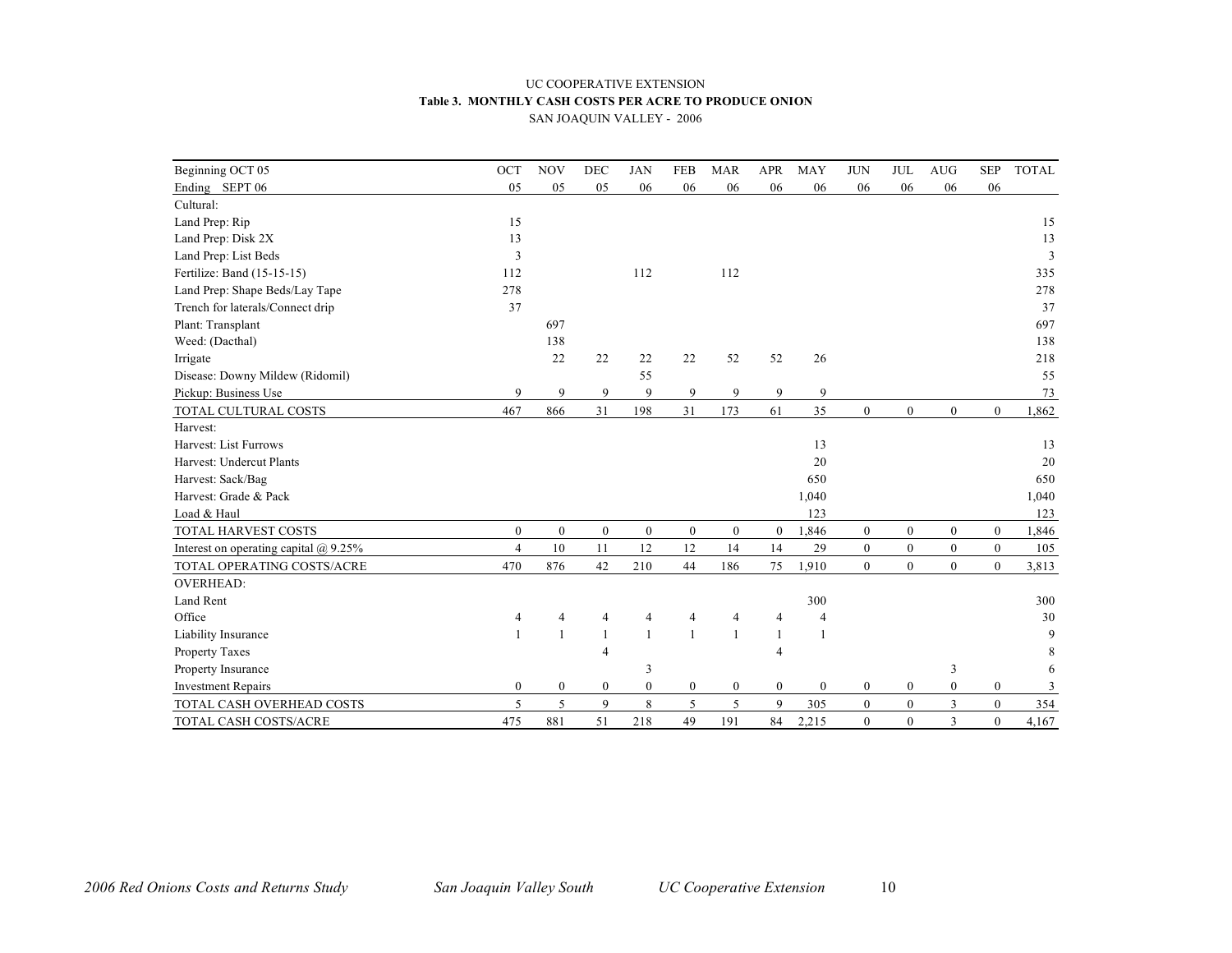#### UC COOPERATIVE EXTENSION **Table 4. RANGING ANALYSIS** SAN JOAQUIN VALLEY - 2006

#### COSTS PER ACRE AT VARYING YIELD TO PRODUCE RED ONIONS

|                               |       |       |       | YIELD (40 lb boxes/acre) |       |       |       |
|-------------------------------|-------|-------|-------|--------------------------|-------|-------|-------|
|                               | 350   | 450   | 550   | 650                      | 750   | 850   | 950   |
| <b>OPERATING COSTS/ACRE:</b>  |       |       |       |                          |       |       |       |
| Cultural Cost                 | 1,862 | 1,862 | 1,862 | 1,862                    | 1,862 | 1,862 | 1,862 |
| Harvest Cost (Pick & Haul)    | 982   | 1,270 | 1,558 | 1,846                    | 2,134 | 2,422 | 2,710 |
| Interest on operating capital | 98    | 101   | 103   | 105                      | 107   | 109   | 112   |
| TOTAL OPERATING COSTS/ACRE    | 2,942 | 3,233 | 3,523 | 3,813                    | 4,103 | 4,393 | 4,684 |
| TOTAL OPERATING COSTS/box     | 8.41  | 7.18  | 6.41  | 5.87                     | 5.47  | 5.17  | 4.93  |
| CASH OVERHEAD COSTS/ACRE      | 352   | 353   | 354   | 354                      | 355   | 356   | 356   |
| TOTAL CASH COSTS/ACRE         | 3,294 | 3,586 | 3,877 | 4,167                    | 4,458 | 4,749 | 5,040 |
| TOTAL CASH COSTS/box          | 9.41  | 7.97  | 7.05  | 6.41                     | 5.94  | 5.59  | 5.31  |
| NON-CASH OVERHEAD COSTS/ACRE  | 139   | 146   | 153   | 159                      | 165   | 170   | 175   |
| TOTAL COSTS/ACRE              | 3,433 | 3,732 | 4,030 | 4,326                    | 4,623 | 4,919 | 5,215 |
| TOTAL COSTS/box               | 9.81  | 8.29  | 7.33  | 6.66                     | 6.16  | 5.79  | 5.49  |

#### NET RETURNS PER ACRE ABOVE OPERATING COSTS

| <b>PRICE</b>                  | YIELD (40 lb boxes/acre) |       |       |       |       |       |       |  |  |  |
|-------------------------------|--------------------------|-------|-------|-------|-------|-------|-------|--|--|--|
| $\frac{\text{S}}{\text{box}}$ | 350                      | 450   | 550   | 650   | 750   | 850   | 950   |  |  |  |
| 7.00                          | $-492$                   | $-83$ | 327   | 737   | 1.147 | 1,557 | 1,966 |  |  |  |
| 7.50                          | $-317$                   | 142   | 602   | 1,062 | 1,522 | 1,982 | 2.441 |  |  |  |
| 8.00                          | $-142$                   | 367   | 877   | 1,387 | 1,897 | 2.407 | 2.916 |  |  |  |
| 8.50                          | 33                       | 592   | 1,152 | 1,712 | 2,272 | 2,832 | 3,391 |  |  |  |
| 9.00                          | 208                      | 817   | 1.427 | 2,037 | 2,647 | 3,257 | 3,866 |  |  |  |
| 9.50                          | 383                      | 1.042 | 1,702 | 2,362 | 3,022 | 3,682 | 4,341 |  |  |  |
| 10.00                         | 558                      | 1.267 | 1.977 | 2,687 | 3,397 | 4,107 | 4,816 |  |  |  |

#### NET RETURNS PER ACRE ABOVE CASH COSTS

| <b>PRICE</b>                  | YIELD (40 lb boxes/acre) |        |       |       |       |       |       |  |  |  |
|-------------------------------|--------------------------|--------|-------|-------|-------|-------|-------|--|--|--|
| $\frac{\text{S}}{\text{box}}$ | 350                      | 450    | 550   | 650   | 750   | 850   | 950   |  |  |  |
| 7.00                          | $-844$                   | $-436$ | $-27$ | 383   | 792   | 1,201 | 1,610 |  |  |  |
| 7.50                          | $-669$                   | $-211$ | 248   | 708   | 1,167 | 1,626 | 2,085 |  |  |  |
| 8.00                          | $-494$                   | 14     | 523   | 1,033 | 1,542 | 2,051 | 2,560 |  |  |  |
| 8.50                          | $-319$                   | 239    | 798   | 1,358 | 1.917 | 2.476 | 3,035 |  |  |  |
| 9.00                          | $-144$                   | 464    | 1,073 | 1,683 | 2,292 | 2,901 | 3,510 |  |  |  |
| 9.50                          | 31                       | 689    | 1,348 | 2,008 | 2,667 | 3,326 | 3,985 |  |  |  |
| 10.00                         | 206                      | 914    | 1,623 | 2,333 | 3,042 | 3,751 | 4,460 |  |  |  |

#### NET RETURNS PER ACRE ABOVE TOTAL COSTS

| <b>PRICE</b>                  |        |        | YIELD (40 lb boxes/acre) |       |       |       |       |
|-------------------------------|--------|--------|--------------------------|-------|-------|-------|-------|
| $\frac{\text{S}}{\text{box}}$ | 350    | 450    | 550                      | 650   | 750   | 850   | 950   |
| 7.00                          | $-983$ | $-582$ | $-180$                   | 224   | 627   | 1,031 | 1,435 |
| 7.50                          | $-808$ | $-357$ | 95                       | 549   | 1,002 | 1,456 | 1,910 |
| 8.00                          | $-633$ | $-132$ | 370                      | 874   | 1,377 | 1,881 | 2,385 |
| 8.50                          | $-458$ | 93     | 645                      | 1,199 | 1,752 | 2,306 | 2,860 |
| 9.00                          | $-283$ | 318    | 920                      | 1,524 | 2,127 | 2,731 | 3,335 |
| 9.50                          | $-108$ | 543    | 1,195                    | 1,849 | 2,502 | 3,156 | 3,810 |
| 10.00                         | 67     | 768    | 1,470                    | 2,174 | 2,877 | 3,581 | 4,285 |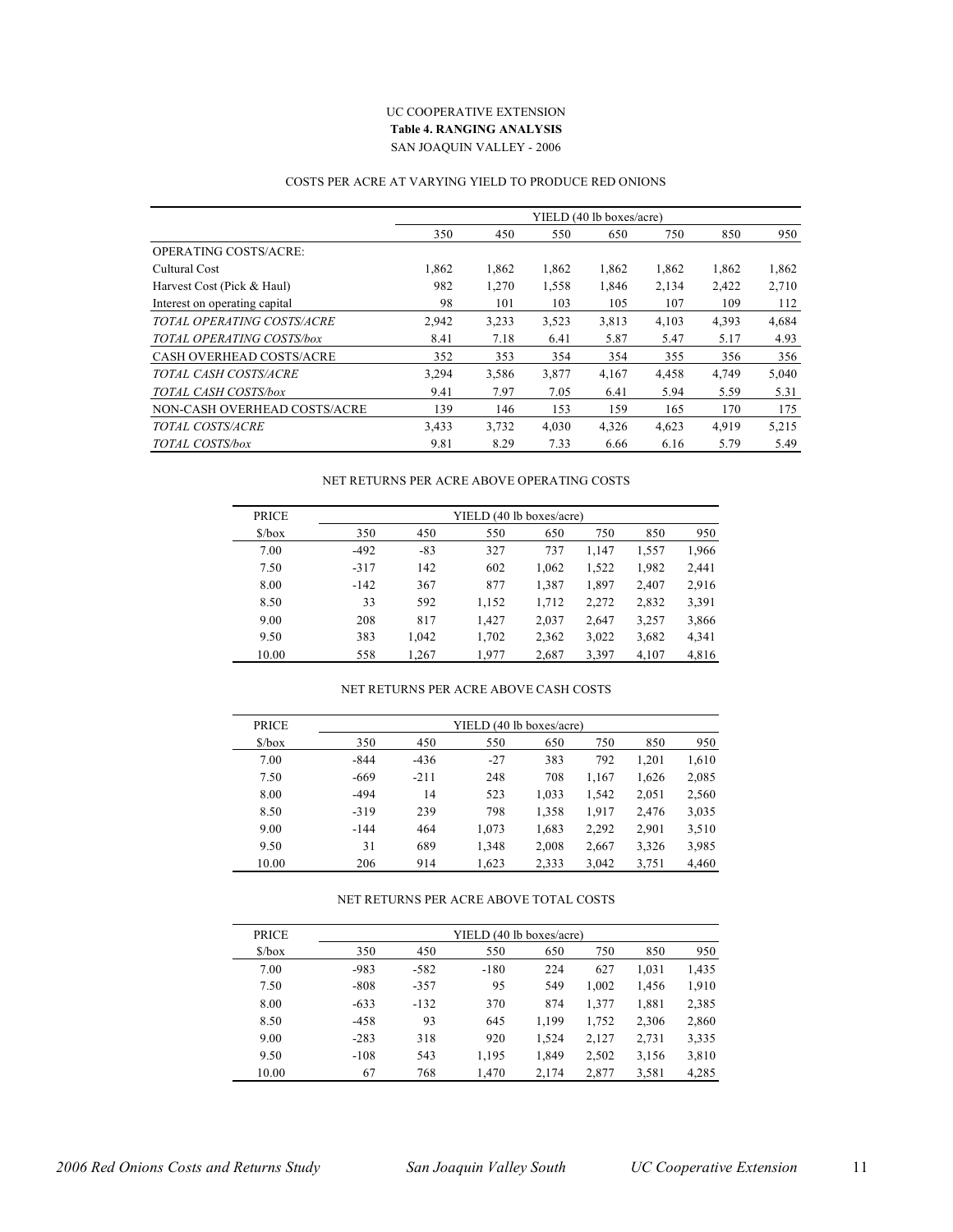#### UC COOPERATIVE EXTENSION **Table 5. WHOLE FARM ANNUAL EQUPMENT, INVESTMENT, AND BUSINESS OVERHEAD COSTS** SAN JOAQUIN VALLEY - 2006

|    |                           |         |      |         |          | Cash Overhead  |       |        |
|----|---------------------------|---------|------|---------|----------|----------------|-------|--------|
|    |                           |         | Yrs  | Salvage | Capital  | Insur-         |       |        |
| Yr | Description               | Price   | Life | Value   | Recovery | ance           | Taxes | Total  |
| 06 | 180HP 4WD Tractor         | 110,000 | 20   | 14,114  | 9,412    | 434            | 621   | 10,467 |
| 06 | 35HP 2WD Tractor #1       | 15,265  | 20   | 1,959   | 1,306    | 60             | 86    | 1,453  |
| 06 | 35HP 2WD Tractor #2       | 15,265  | 20   | 1,959   | 1,306    | 60             | 86    | 1,453  |
| 06 | 35HP 2WD Tractor #3       | 15,265  | 20   | 1,959   | 1,306    | 60             | 86    | 1,453  |
| 06 | 35HP 2WD Tractor #4       | 15,265  | 20   | 1,959   | 1,306    | 60             | 86    | 1,453  |
| 06 | 75HP 2WD Tractor          | 28,891  | 20   | 3,707   | 2,472    | 114            | 163   | 2,749  |
| 06 | Bed Shaper 15'            | 10,000  | 10   | 1,768   | 1,242    | 41             | 59    | 1,342  |
| 06 | Blade Rear 3 point 6'     | 1,012   | 20   | 53      | 89       | $\overline{4}$ | 5     | 98     |
| 06 | Boom Sprayer 300 gal      | 4,500   | 10   | 796     | 559      | 19             | 26    | 604    |
| 06 | Disk Offset 15'           | 21,000  | 20   | 1,095   | 1,839    | 77             | 110   | 2,027  |
| 06 | Fertilizer Applicator 15' | 12,000  | 20   | 625     | 1,051    | 44             | 63    | 1,158  |
| 06 | Furrowing Shank 5'        | 150     | 20   | 8       | 13       | 1              | 1     | 14     |
| 06 | Lister - $15'$            | 3,800   | 12   | 526     | 429      | 15             | 22    | 466    |
| 06 | Packing Unit Onion #1     | 900     | 10   | 159     | 112      | 4              | 5     | 121    |
| 06 | Packing Unit Onion #2     | 900     | 10   | 159     | 112      | 4              | 5     | 121    |
| 06 | Packing Unit Onion #3     | 900     | 10   | 159     | 112      | 4              | 5     | 121    |
| 06 | Packing Unit Onion #4     | 900     | 10   | 159     | 112      | 4              | 5     | 121    |
| 06 | Pickup 1/2 Ton            | 28,000  | 5    | 12,549  | 4,477    | 142            | 203   | 4,822  |
| 06 | Ripper 15'                | 11,000  | 20   | 573     | 963      | 41             | 58    | 1,062  |
| 06 | Rod Weeder 6'             | 1,200   | 15   | 115     | 121      | 5              | 7     | 133    |
| 06 | Trailer 12x16             | 4,500   | 20   | 235     | 394      | 17             | 24    | 434    |
| 06 | Weed Sprayer 100 gal      | 3,424   | 10   | 606     | 425      | 14             | 20    | 460    |
|    | <b>TOTAL</b>              | 304,137 |      | 45,242  | 29,159   | 1,223          | 1,748 | 32,130 |
|    | 60% of New Cost*          | 182,482 |      | 27,145  | 17,496   | 734            | 1,049 | 19,278 |

#### ANNUAL EQUIPMENT COSTS

\*Used to reflect a mix of new and used equipment

#### ANNUAL INVESTMENT COSTS

|                                |       |      |         |          |        | Cash Overhead |         |       |  |  |  |
|--------------------------------|-------|------|---------|----------|--------|---------------|---------|-------|--|--|--|
|                                |       | Yrs  | Salvage | Capital  | -Insur |               |         |       |  |  |  |
| Description                    | Price | Life | Value   | Recovery | ance   | Taxes         | Repairs | Total |  |  |  |
| Irrigation Laterals 2904 ft.   | 784   |      |         | 295      |        | 4             |         | 317   |  |  |  |
| Miscellaneous Field/Shop Tools | 6.000 |      |         | .434     | 21     | 30            | 120     | .605  |  |  |  |
| <b>TOTAL INVESTMENT</b>        | 6.784 |      |         | .729     | 24     | 34            | 136     | .922  |  |  |  |

#### ANNUAL BUSINESS OVERHEAD COSTS

|                     | Units/ |      | Price/ | Total  |
|---------------------|--------|------|--------|--------|
| Description         | Farm   | Unit | Unit   | Cost   |
| Land Rent           | 60     | acre | 300.00 | 18,000 |
| Liability Insurance | 60     | acre | 8.82   | 529    |
| Office Expense      | 60     | acre | 30.00  | 1,800  |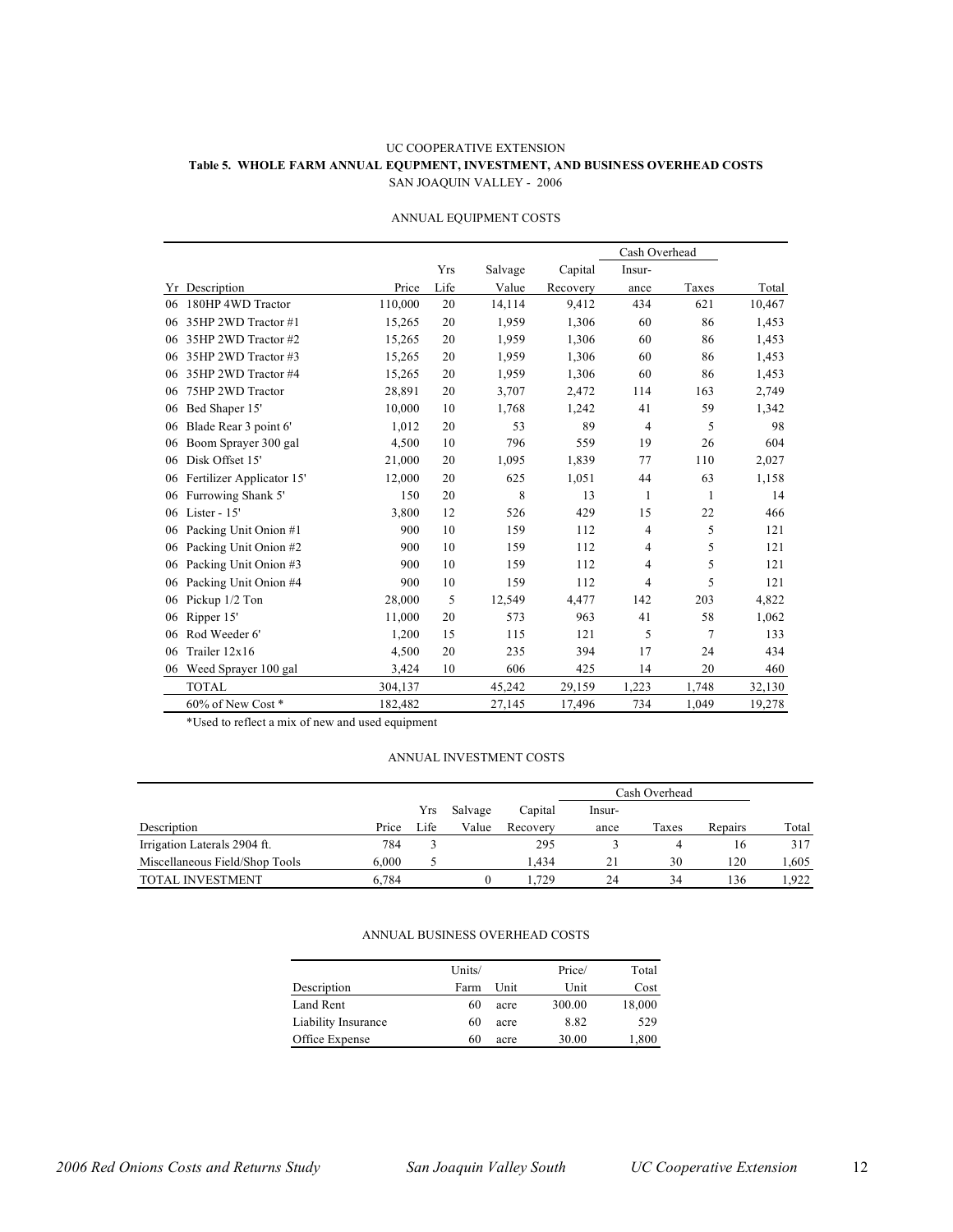# UC COOPERATIVE EXTENSION **Table 6. HOURLY EQUIPMENT COSTS**

SAN JOAQUIN VALLEY 2006

|                              | Actual |          | Cash Overhead |       |         | Operating        |       |           |
|------------------------------|--------|----------|---------------|-------|---------|------------------|-------|-----------|
|                              | Hours  | Capital  | Insur-        |       |         | Fuel &           | Total | Total     |
| Yr Description               | Used   | Recovery | ance          | Taxes | Repairs | Lube             | Oper. | Costs/Hr. |
| 06 180HP 4WD Tractor         | 800.20 | 7.06     | 0.33          | 0.47  | 2.54    | 24.03            | 26.57 | 34.43     |
| 06 35HP 2WD Tractor #1       | 571.20 | 1.37     | 0.06          | 0.09  | 0.62    | 3.95             | 4.57  | 6.09      |
| 06 35HP 2WD Tractor #2       | 88.00  | 8.91     | 0.41          | 0.59  | 0.62    | 3.95             | 4.57  | 14.48     |
| 06 35HP 2WD Tractor #3       | 88.00  | 8.91     | 0.41          | 0.59  | 0.62    | 3.95             | 4.57  | 14.48     |
| 06 35HP 2WD Tractor #4       | 88.00  | 8.91     | 0.41          | 0.59  | 0.62    | 3.95             | 4.57  | 14.48     |
| 06 75HP 2WD Tractor          | 620.30 | 2.39     | 0.11          | 0.16  | 1.17    | 8.47             | 9.64  | 12.30     |
| 06 Bed Shaper 15'            | 200.00 | 3.73     | 0.12          | 0.18  | 1.13    | $\mathbf{0}$     | 1.13  | 5.16      |
| 06 Blade Rear 3 point 6'     | 100.00 | 0.53     | 0.02          | 0.03  | 0.15    | $\boldsymbol{0}$ | 0.15  | 0.73      |
| 06 Boom Sprayer 300 gal      | 149.60 | 2.24     | 0.07          | 0.11  | 1.2     | $\mathbf{0}$     | 1.20  | 3.62      |
| 06 Disk Offset 15'           | 99.50  | 11.09    | 0.47          | 0.67  | 3.11    | $\boldsymbol{0}$ | 3.11  | 15.34     |
| 06 Fertilizer Applicator 15' | 64.90  | 9.72     | 0.41          | 0.58  | 4.41    | $\mathbf{0}$     | 4.41  | 15.12     |
| 06 Furrowing Shank 5'        | 10.00  | 0.79     | 0.03          | 0.05  | 0.03    | $\boldsymbol{0}$ | 0.03  | 0.90      |
| 06 Lister - 15'              | 166.20 | 1.55     | 0.05          | 0.08  | 0.76    | $\mathbf{0}$     | 0.76  | 2.44      |
| 06 Packing Unit Onion #1     | 20.00  | 3.35     | 0.11          | 0.16  | 0.73    | $\boldsymbol{0}$ | 0.73  | 4.35      |
| 06 Packing Unit Onion #2     | 20.00  | 3.35     | 0.11          | 0.16  | 0.73    | $\mathbf{0}$     | 0.73  | 4.35      |
| Packing Unit Onion #3<br>06  | 20.00  | 3.35     | 0.11          | 0.16  | 0.73    | $\boldsymbol{0}$ | 0.73  | 4.35      |
| 06 Packing Unit Onion #4     | 20.00  | 3.35     | 0.11          | 0.16  | 0.73    | $\mathbf{0}$     | 0.73  | 4.35      |
| 06 Pickup 1/2 Ton            | 285.00 | 9.43     | 0.30          | 0.43  | 2.08    | 12.22            | 14.30 | 24.46     |
| 06 Ripper 15'                | 100.50 | 5.75     | 0.24          | 0.35  | 2.35    | $\mathbf{0}$     | 2.35  | 8.69      |
| 06 Rod Weeder 6'             | 20.00  | 3.62     | 0.14          | 0.20  | 0.26    | $\boldsymbol{0}$ | 0.26  | 4.22      |
| 06 Trailer $12x16$           | 150.00 | 1.58     | 0.07          | 0.10  | 0.65    | $\mathbf{0}$     | 0.65  | 2.40      |
| 06 Weed Sprayer 100 gal      | 149.60 | 1.71     | 0.06          | 0.08  | 0.91    | $\mathbf{0}$     | 0.91  | 2.76      |